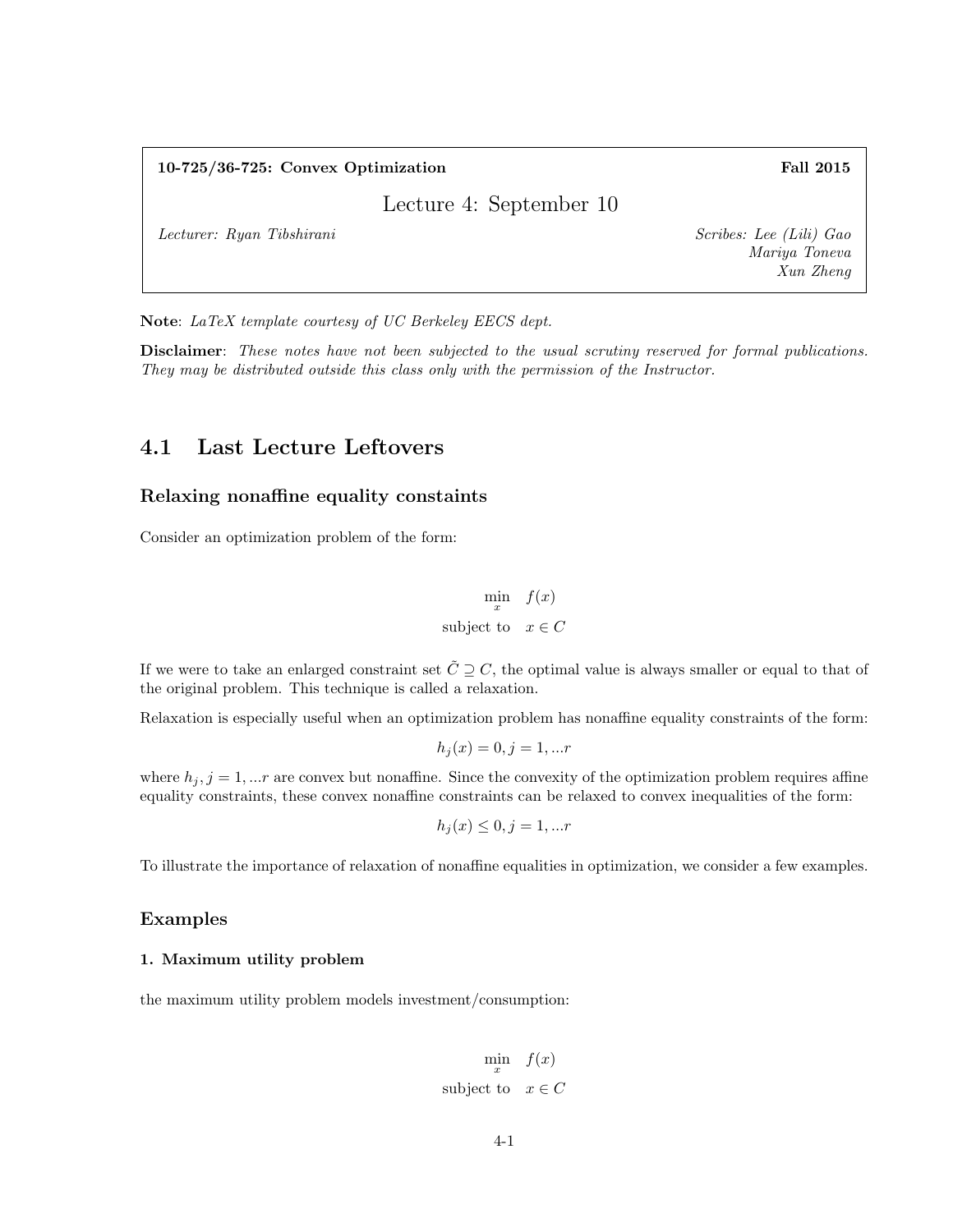$$
\max_{x,b} \sum_{t=1}^{T} \alpha_t u(x_t)
$$
  
subject to  $b_{t+1} = b_t + f(b_t) - x_t, t = 1, ...T$   
 $0 \le x_t \le b_t, t = 1, ...T$ 

where  $b_t$  is the budget,  $x_t$  is the amount consumed at time t, f is an investment return function, u is a utility function. Both  $f$  and  $u$  are concave and increasing.

Because the equality constraint in the original problem is nonaffine, we can use relaxation to make the criterion concave (as we need to maximize it).

### 2. Principal Component Analysis (PCA)

Given  $X \in \mathbb{R}^{n \times p}$ , consider the low rank approximation problem:

$$
\min_{R \in \mathbb{R}^{n \times p}} \|X - R\|_F^2
$$
  
subject to 
$$
rank(R) = k
$$

If  $X = UDV^T$ , a well-known solution can be found through singular value decomposition. The solution is of the form:

$$
R = U_k D_k V_k^T
$$

where  $U_k, V_k$  are the first k columns of U, V and  $D_k$  is the first k diagonal elements of D.

This problem is not convex because rank is not a convex function. However, we can recast this problem into convex form by using relaxation.

To begin, we can rewrite the above as:

$$
\min_{Z \in \mathbb{S}^p} \|X - XZ\|_F^2
$$
  
subject to 
$$
rank(Z) = k
$$

Here the constraint set is the nonconvex set

$$
C = \{Z|in\mathbb{S}^p : \lambda_i(Z) \in 0, 1, i = 1, ...p, tr(Z) = k\}
$$

where  $\lambda_i(Z)$ ,  $i = 1,...n$  are the eigenvalues of Z. The solution is

$$
Z = V_k V_k^T
$$

where  $V_k$  gives the first k columns of V.

Next, we can relax the constraint set to  $\mathbb{F} = conv(C)$ , its convex hull:

$$
\mathbb{F} = \{ Z \in \mathbb{S}^p : \lambda_i(Z) \in [0,1], i = 1, \dots p, tr(Z) = k \} = \{ Z \in \mathbb{S}^p : 0 \le Z \le I, tr(Z) = k \}
$$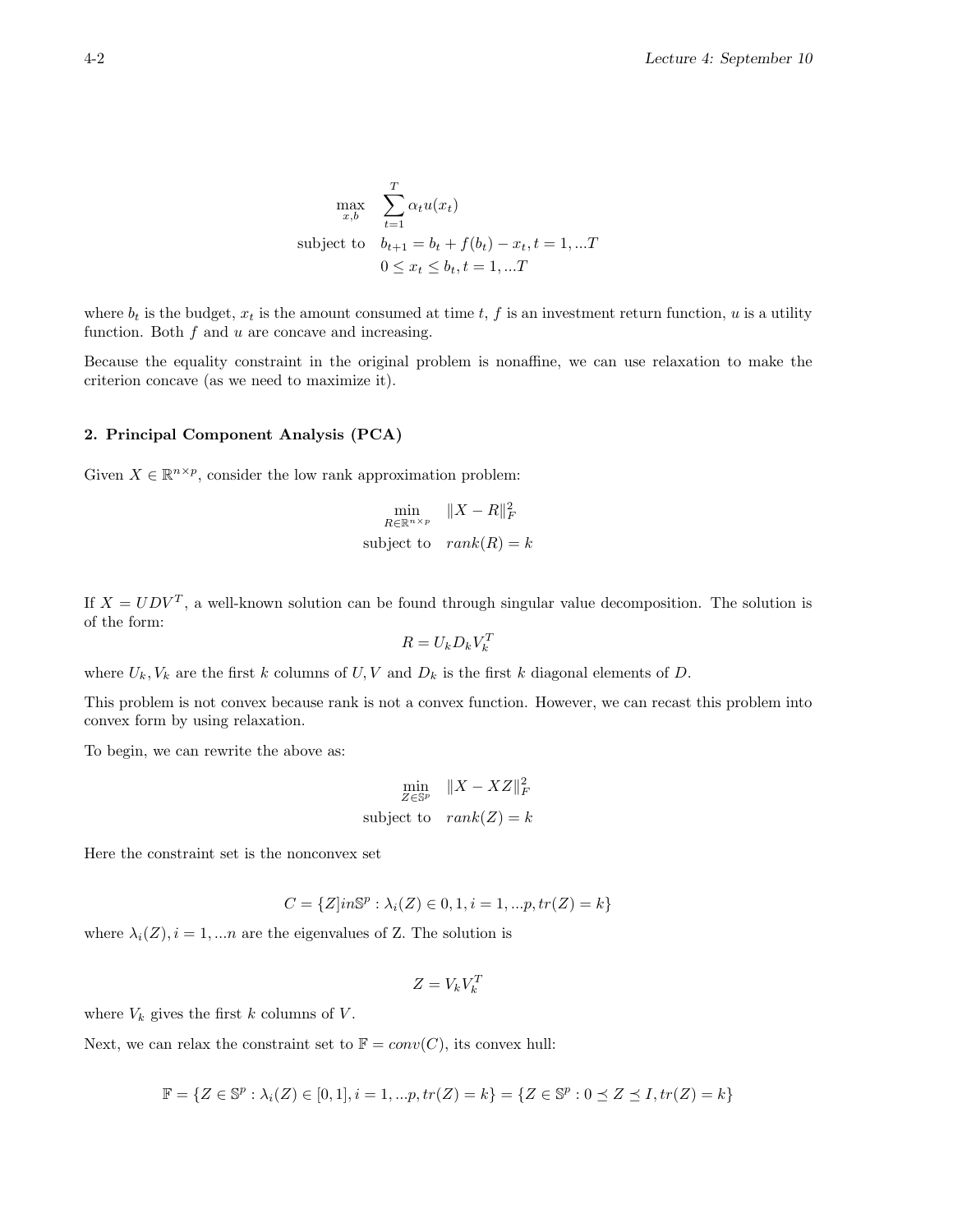Note that this is exactly the fantope of order k. Since fantope projections are convex, we can rewrite the above nonconvex problem in a convex form:

$$
\min_{Z \in \mathbb{S}^p} \|X - XZ\|_F^2
$$
\nsubject to 
$$
Z \in \mathbb{F}
$$

This reformulation admits the same solution as the nonconvex PCA problem and is thus equivalent, because the convex relaxation is tight at the solution.

# 4.2 Linear Programs

A linear program (LP) is an optimization program of the following form, which is always a convex optimization problem:

$$
\min_{x} c^{T} x
$$
  
subject to 
$$
Dx \leq d
$$

$$
Ax = b
$$

LP is the fundamental problem in convex optimization and there are many applications. It is first introduced by Kantorovich in the late 1930s and Dantzig in the late 1940s. Dantzig's simplex algorithm gives a direct solver for LPs.

### Examples

### 1. Diet Problem

The diet problem is to find cheapest combination of foods that satisfies some nutritional requirements. It can be formalized in the following LP problem:

$$
\min_{x} c^{T} x
$$
  
subject to 
$$
Dx \geq d
$$

$$
x \geq 0
$$

where  $c_j$  is the per-unit cost of food j;  $d_i$  is the minimum required intake of nutrient i;  $D_{ij}$  is the content of nutrient i contained in per unit of food j and  $x_j$  is the units of food j in the diet.

#### 2. Transportation Problem

The transportation problem is to minimize the cost of shipping commodities from given sources to destinations. It can be formalized in the following LP problem: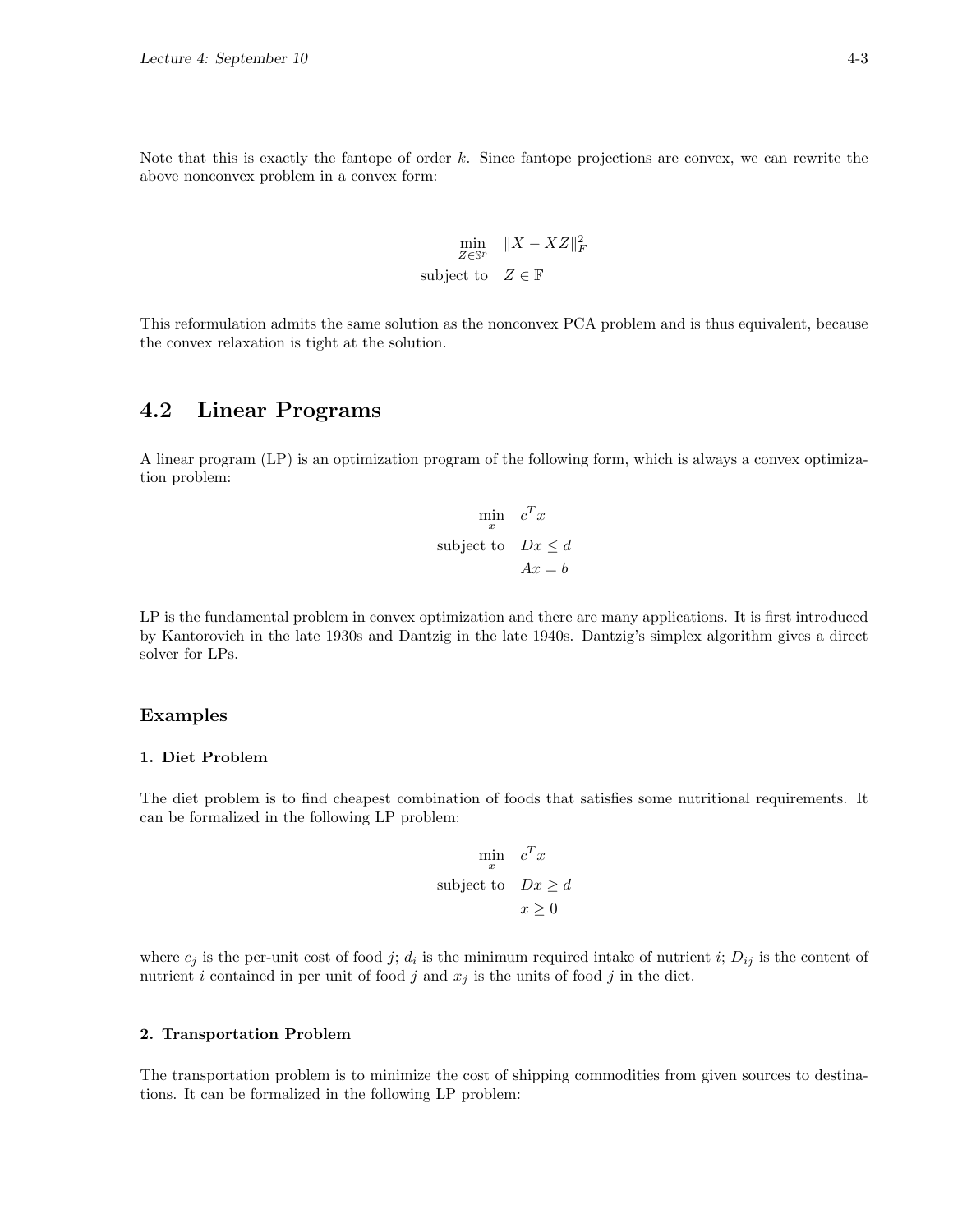$$
\min_{x} \quad \sum_{i=1}^{m} \sum_{j=1}^{n} c_{ij} x_{ij}
$$
\n
$$
\text{subject to} \quad \sum_{j=1}^{n} x_{ij} \le s_i, i = 1, \dots, m
$$
\n
$$
\sum_{i=1}^{m} x_{ij} \ge d_j, j = 1, \dots, n
$$
\n
$$
x \ge 0
$$

where  $s_i$  is the supply of commodities at source i;  $d_j$  is the demand of commodities at destination j;  $c_{ij}$  is the per-unit shipping cost from i to j, and  $x_{ij}$  is the units shipped from i to j.

### 3. Basis Pursuit

Given  $y \in R^n$  and  $X \in R^{n \times p}$  with  $p > n$ . We are seeking th sparsest solution to underdetermined system of equations  $X\beta = y$ .

The Nonconvex formulation of this problem can be written as

$$
\min_{\beta} \quad ||\beta||_0
$$
  
subject to 
$$
X\beta = y
$$

The  $l_1$  approximation to the above problem is called basis pursuit

$$
\min_{\beta} \quad ||\beta||_1
$$
  
subject to 
$$
X\beta = y
$$

which is an LP and can be reformulated as

$$
\min_{\beta, z} \quad 1^T z
$$
\n
$$
\text{subject to} \quad z \ge \beta
$$
\n
$$
z \ge -\beta
$$
\n
$$
X\beta = y
$$

#### 4. Dantzig Selector

A modification of Basis Pursuit, in which we allow for  $X\beta \approx y$  (not enforcing exact equality) is called the Dantzig selector, which can be written as:

$$
\min_{\beta} \quad ||\beta||_1
$$
  
subject to 
$$
||X^T (y - X\beta)||_{\infty} \le \lambda
$$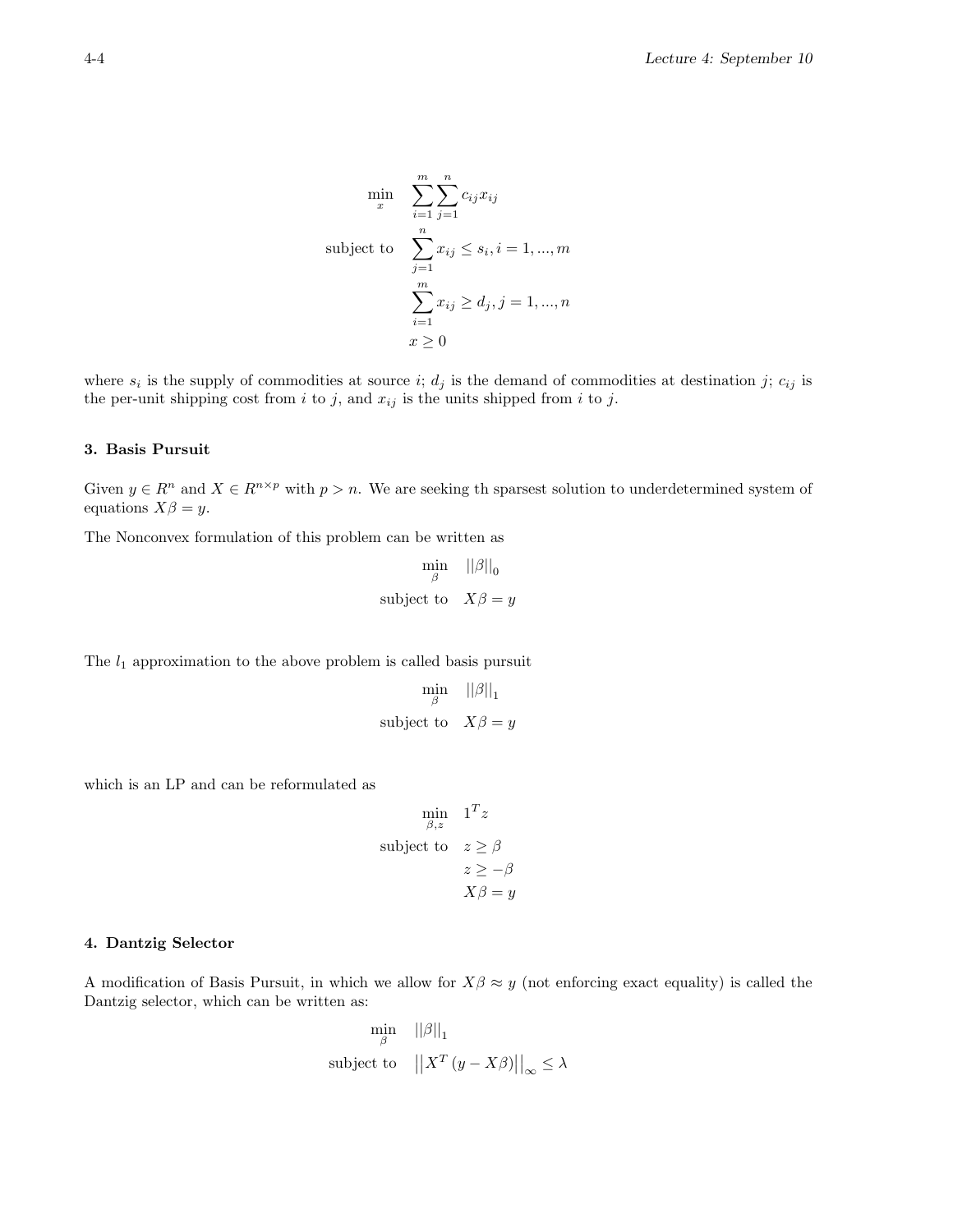where  $\lambda$  is a tuning parameter. When  $\lambda = 0$ , this is equivalent to Basis Pursuit. Again, Dantzig selector can also been refomulated into a LP if we write the constrain as

$$
-\lambda \le X_j^T (y - X\beta) \le \lambda, \forall j = 1, ..., p
$$

### Standard Form

A LP is said to be in standard form when it is written as

$$
\min_{x} c^{T} x
$$
  
subject to 
$$
Ax = b
$$

$$
x \ge 0
$$

Any LP can be rewritten in standard form.

# 4.3 Quadratic Programs

A convex quadratic program (QP) is an optimization problem of the form

$$
\min_{x} c^{T} x + \frac{1}{2} x^{T} Q x
$$
  
subject to 
$$
Dx \le d
$$

$$
Ax = b
$$

where  $Q \succeq 0$ . The QP is convex only if  $Q \succeq 0$ . The remainder of these notes discuss only QP's in which  $Q \succeq 0.$ 

### Examples

### 1. Portfolio optimization

To trade off performance and risk in a financial portfolio, we can use a QP:

$$
\max_{x} \mu^{T} x + \frac{\gamma}{2} x^{T} Q x
$$
\nsubject to 
$$
1^{T} x = 1
$$
\n
$$
x \ge 0
$$

where  $\mu$  represents expected assets' returns, Q the covariance matrix of assets' returns,  $\gamma$  risk aversion, x portfolio holdings (percentages).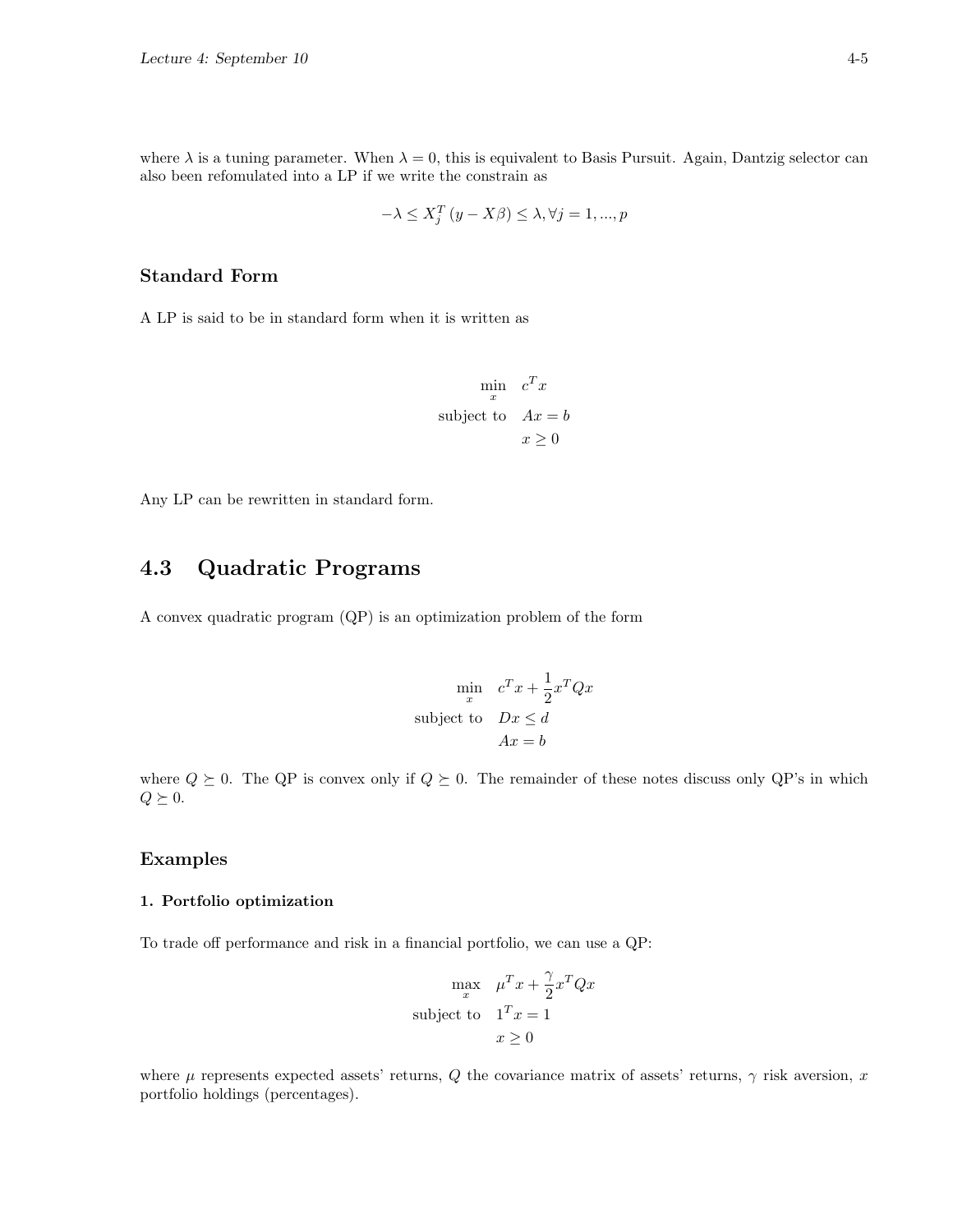### 2. Support vector machines

Given  $y \in \{-1,1\}^n$ ,  $X \in \mathbb{R}^{n \times p}$  with rows  $x_1,...x_n$ , recall the support vector machine or SVM problem:

$$
\min_{\beta, \beta_0, \xi} \quad \frac{1}{2} ||\beta||_2^2 + C \sum_{i=1}^n \xi_i
$$
\nsubject to 
$$
xi_i \ge 0, i = 1, \dots n
$$
\n
$$
y_i(x_i^T \beta + \beta_0) \ge 1 - \xi_i, i = 1, \dots n
$$

### 3. Lasso

Given  $y \in \mathbb{R}^n, X \in \mathbb{R}^{n \times p}$ , recall the lasso problem:

$$
\min_{\beta \in \mathbb{R}^p} \|y - X\beta\|_2^2
$$
  
subject to 
$$
\|\beta\|_1 \le s
$$

where  $s \geq 0$  is a tuning parameter. This can be rewritten as a quadratic program.

Alternative way to parametrize the lasso problem (called Lagrange, or penalized form):

$$
\min_{\beta \in \mathbb{R}^p} \|y - X\beta\|_2^2 + \lambda \|\beta\|_1
$$

Now  $\lambda \geq 0$  is a tuning parameter. This can also be rewritten as a quadratic program.

### Standard form

A quadratic program is in standard form if it is written as

$$
\min_{x} c^{T} x + \frac{1}{2} x^{T} Q x
$$
  
subject to 
$$
Ax = b
$$

$$
x \ge 0
$$

Any quadratic program can be rewritten in standard form.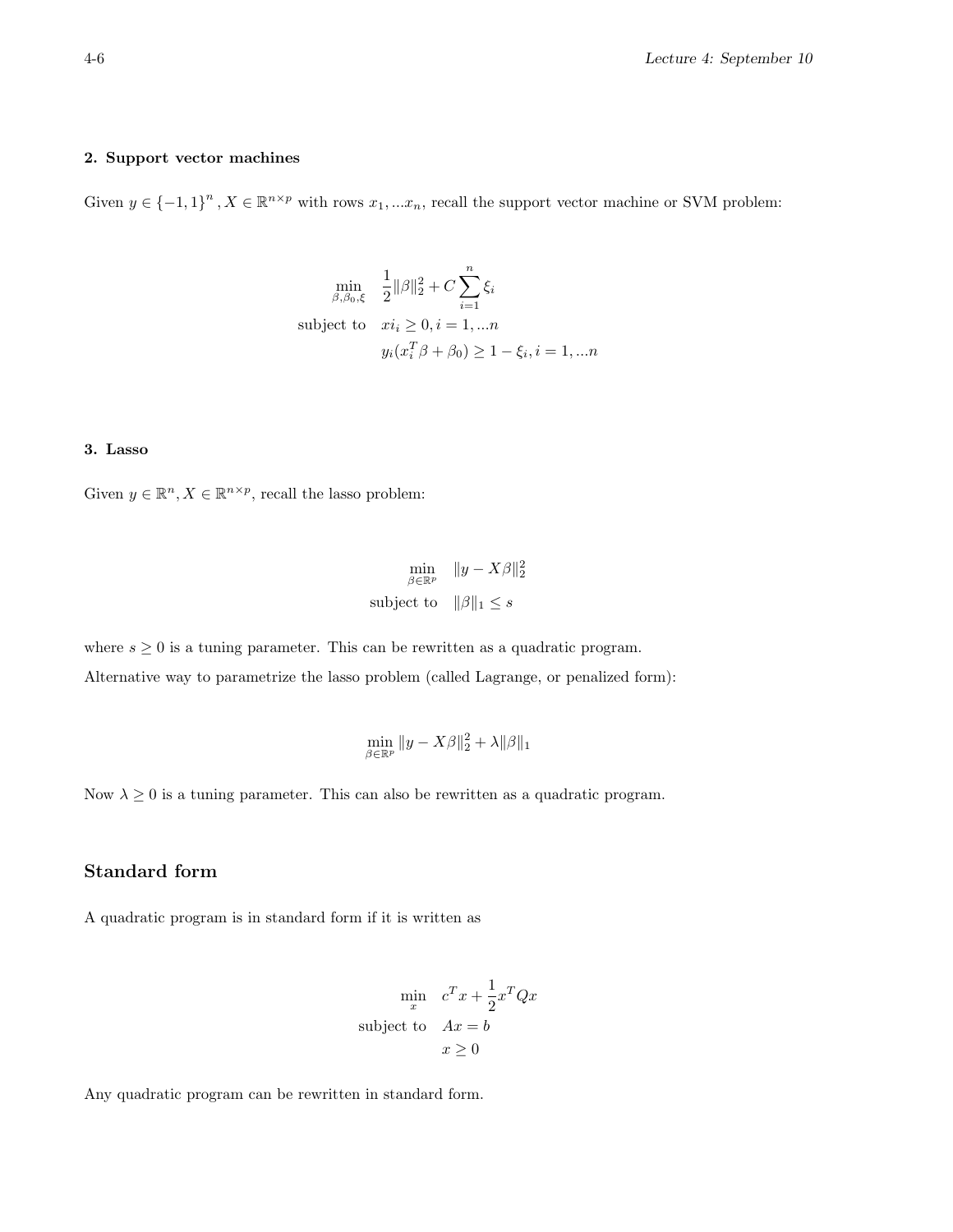## 4.4 Semidefinite Programs

### 4.4.1 Background and motivation

Recall the linear programming problem:

$$
\min_{x} \quad c^{\top} x \tag{4.1}
$$

$$
subject to \quad Dx \le d \tag{4.2}
$$

$$
Ax = b.\t\t(4.3)
$$

The idea of SDP is to generalize element-wise inequality in the constraint to partial orders.

First recall a few definitions of space of symmetric matrices.

- $\mathbb{S}^n$  is the space of all  $n \times n$  symmetric matrices. Note that  $X \in \mathbb{S}^n \Rightarrow \lambda(X) \in \mathbb{R}^n$ , *i.e.*, eigenvalues of a symmetric matrix are real.
- $\mathbb{S}^n_+$  is the space of all  $n \times n$  positive semidefinite matrices, *i.e.*,

$$
\mathbb{S}_{+}^{n} = \left\{ X \in \mathbb{S}^{n} : u^{\top} X u \ge 0, \ \forall u \in \mathbb{R}^{n} \right\}.
$$
\n
$$
(4.4)
$$

Also  $X \in \mathbb{S}^n_+ \Leftrightarrow \lambda(X) \in \mathbb{R}^n_+$ , *i.e.*, eigenvalues of a symmetric, positive semidefinite matrix are nonnegative.

•  $\mathbb{S}_{++}^n$  is the space of all  $n \times n$  positive definite matrices, *i.e.*,

$$
\mathbb{S}_{++}^n = \left\{ X \in \mathbb{S}^n : u^\top X u > 0, \ \forall u \in \mathbb{R}^n \backslash \{0\} \right\}. \tag{4.5}
$$

Similarly  $X \in \mathbb{S}_{++}^n \Leftrightarrow \lambda(X) \in \mathbb{R}_{++}^n$ , *i.e.*, eigenvalues of a symmetric, positive definite matrix are strictly positive.

The partial ordering over  $\mathbb{S}^n$  (the **Loewner ordering**) is defined as follows, given  $X, Y \in \mathbb{S}^n$ :

$$
X \succeq Y \quad \Longleftrightarrow \quad X - Y \in \mathbb{S}^n_+.
$$
\n
$$
(4.6)
$$

### 4.4.2 Semidefinite programs

A semidefinite program (SDP) is an optimization problem of the form

$$
\min_{x} \quad c^{\top} x \tag{4.7}
$$

$$
subject to \t x_1F_1 + \cdots + x_nF_n \preceq F_0 \t (4.8)
$$

$$
Ax = b,\tag{4.9}
$$

where  $F_j \in \mathbb{S}^d, j = 0, 1, \ldots, n, A \in \mathbb{R}^{m \times n}, c \in \mathbb{R}^n$ , and  $b \in \mathbb{R}^m$ . Notice that the first constraint is the linear matrix inequality (LMI), whose solution set is convex as proven in earlier lectures, therefore it is a convex problem. Observe the similarity between LP and SDP: roughly, we have replaced the columns of matrix D and vector d of LP with a set of matrices  $F_1, \ldots, F_n$  and  $F_0$  respectively. Also note that if all  $F_i$  are diagonal matrices, then the LMI becomes a set of linear inequalities, thus the problem is reduced to linear programs  $(LP)$ .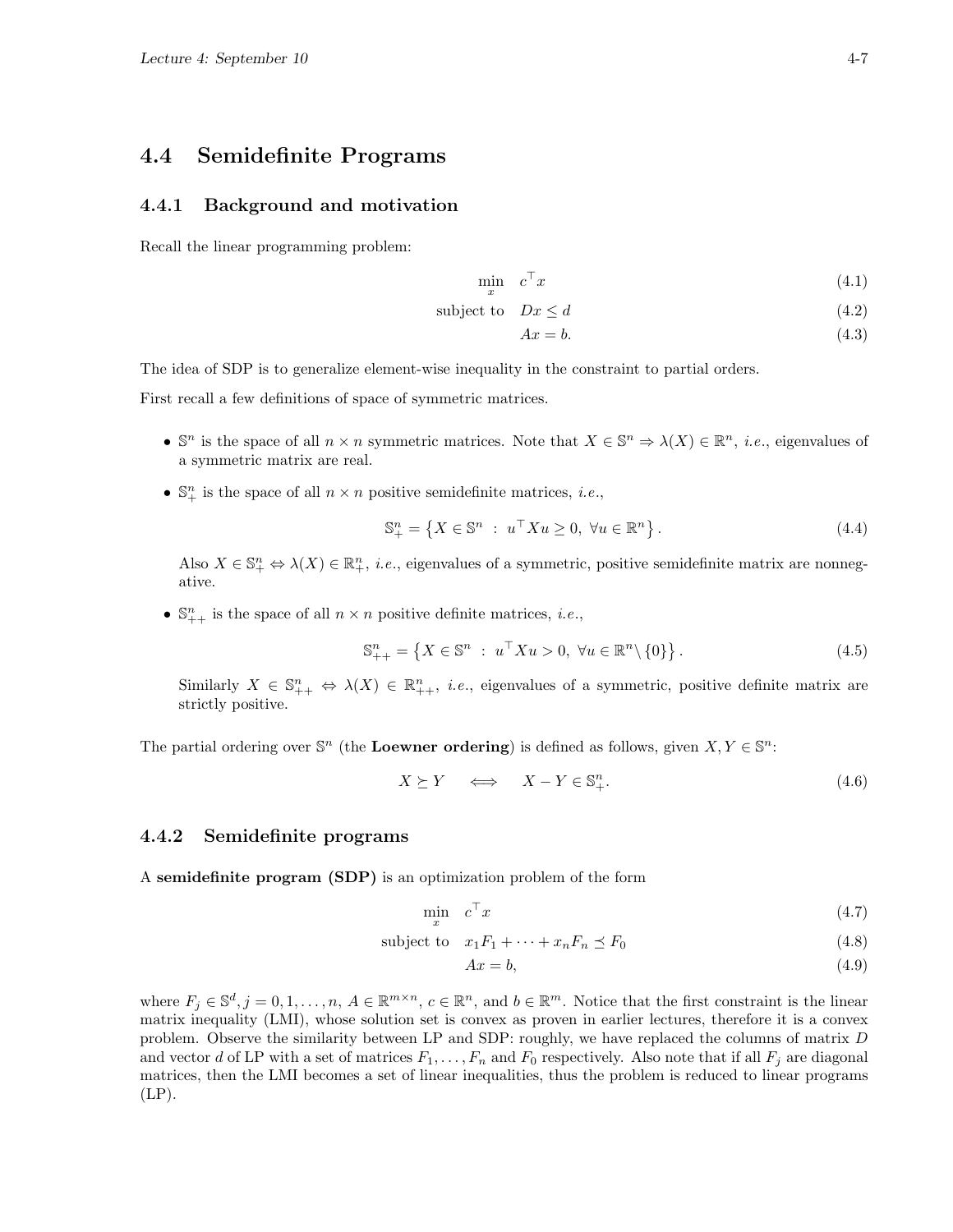A SDP is in the standard form if it is written as

$$
\min_{X \in \mathbb{S}^n} \quad C \bullet X \tag{4.10}
$$

subject to 
$$
A_i \bullet X = b_i, i = 1,...,m
$$
 
$$
(4.11)
$$

$$
X \succeq 0,\tag{4.12}
$$

where  $C, A_1, \ldots, A_m \in \mathbb{S}^n$  and  $X \bullet Y$  is the inner product  $\langle X, Y \rangle = \text{tr}(X^\top Y)$  between two matrices  $X, Y$ . Notice the target variable has now became a symmetric matrix instead of a vector. We can also observe similarity between standard form of LP and SDP: instead of nonnegativity constraint, SDP introduced positive semidefinite constraint, which is the matrix version of nonnegativity constraint.

To convert any SDP to standard form, we can again make use of slack variables. In particular, we can first split x into positive and negative parts, i.e.,  $x = x^+ - x^-$ , such that  $x^+, x^- \ge 0$ . Next, the inequality can be cast into equality by introducing a slack variable  $Y \geq 0$ . Then the problem now becomes

$$
\min_{x^+, x^-, Y} c^\top x^+ - c^\top x^- \tag{4.13}
$$

subject to 
$$
(x_1^+ - x_1^-) F_1 + \dots + (x_n^+ - x_n^-) F_n + Y = F_0
$$
 (4.14)  
 $A x_1^+ - A x_1^- - b$ 

$$
Ax^{+} - Ax^{-} = b \tag{4.15}
$$

$$
x^{+} \ge 0, \ x^{-} \ge 0, \ Y \succeq 0. \tag{4.16}
$$

The standard form can be realized by constructing block matrices out of  $x^+, x^-$ , and Y and rearranging coefficient matrices.

**Example:** theta function. Let  $G = (N, E)$  be an undirected graph,  $N = \{1, ..., n\}$ . The Lovasz theta function is defined as an SDP:

$$
\vartheta(G) = \max_{X} \quad 11^{\top} \bullet X \tag{4.17}
$$

$$
subject to \tI \bullet X = 1 \t(4.18)
$$

$$
X_{ij} = 0, (i, j) \notin E \tag{4.19}
$$

$$
X \succeq 0. \tag{4.20}
$$

Why is this quantity particularly interesting? Denote  $\omega(G)$  as the clique number of G, *i.e.* the size of the largest clique in the graph; and  $\chi(G)$  as the chromatic number of G, *i.e.* the smallest number of colors needed to color N so that no two adjacent nodes share the same color. Both of these quantities are NP-hard to compute. However, the Lovasz sandwich theorem states that

$$
\omega(G) \le \vartheta(\bar{G}) \le \chi(G),\tag{4.21}
$$

where  $\bar{G}$  is the complement graph of G. This is an amazing result since it gives some sense of the two quantities that are NP-hard to compute.

**Example:** trace norm minimization. Let  $A: \mathbb{R}^{m \times n} \to \mathbb{R}^p$  be a linear map,

$$
\mathcal{A}(X) = \begin{pmatrix} A_1 \bullet X \\ \cdots \\ A_p \bullet X \end{pmatrix} \tag{4.22}
$$

for matrices  $A_1, \ldots, A_p \in \mathbb{R}^{m \times n}$ . Finding the lowest-rank solution to an underdetermined system can be expressed as

$$
\min_{X} \quad \text{rank}(X) \tag{4.23}
$$

$$
subject to \t\mathcal{A}(X) = b. \t(4.24)
$$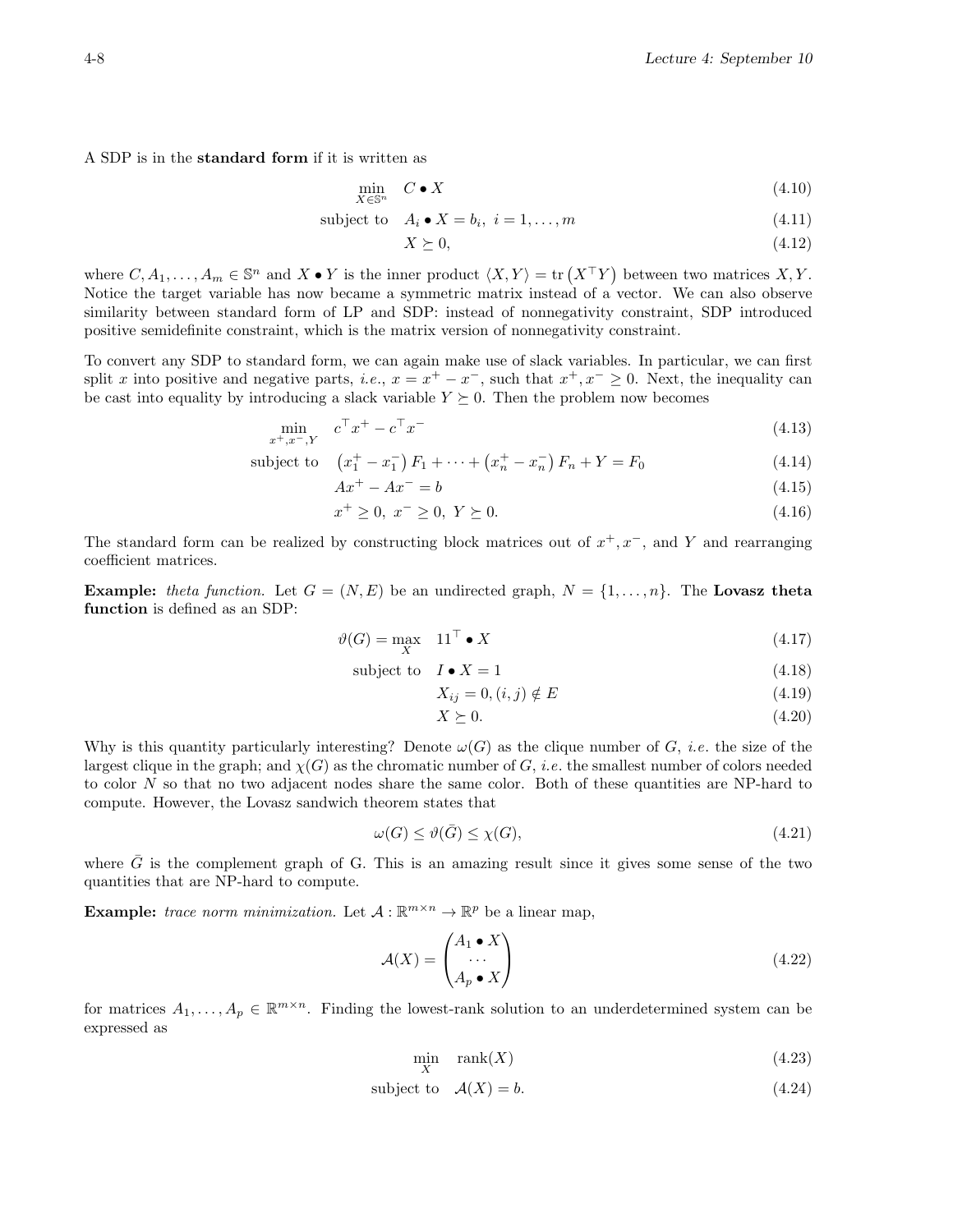If all  $A_i$  are diagonal, then we recover the sparse linear system problem. Note that this problem is nonconvex, since rank is a nonconvex function. The trace norm can act as a convex surrogate to the rank function:

$$
\min_{X} \|X\|_{\text{tr}} \tag{4.25}
$$

subject to 
$$
\mathcal{A}(X) = b.
$$
 (4.26)

This is an analogy of replacing  $\ell_0$  norm with  $\ell_1$  norm in linear systems, but in matrices. The trace norm minimization is an SDP. To show this, recall dual norm of trace norm

$$
||X||_{\text{tr}} = \max_{||Y||_{\text{op}} \le 1} Y \bullet X. \tag{4.27}
$$

Replacing trace norm in the criterion with the variational form, we can rewrite operator norm as SDP constraints.

### 4.4.3 Conic programs

A conic program is an optimization problem of the form:

$$
\min_{x} \quad c^{\top} x \tag{4.28}
$$

subject to  $Ax = b$  (4.29)

$$
D(x) + d \in K,\tag{4.30}
$$

where  $c, x \in \mathbb{R}^n$ ,  $A \in \mathbb{R}^{m \times n}$ , and  $b \in \mathbb{R}^m$ ;  $D : \mathbb{R}^n \to Y$  is a linear map,  $d \in Y$  for Euclidean space Y; and  $K \subseteq Y$  is a closed convex cone. This is again very similar to LP, the only distinction is the set of linear inequalities are replaced with conic inequalities, *i.e.*  $D(x) + d \preceq_K 0$  (see B&V for definition of  $\preceq_K$ ). Notice that if  $K = \mathbb{R}^n_+$  the nonnegative orthant, *i.e.* the inequality has the form  $D(x) + d \leq 0$ , we recover the LP; similarly if  $K = \mathbb{S}_{+}^{n}$ , we recover SDP. Therefore we can see this is a very broad class of problems.

**Example:** second-order cone programs. A second-order cone program (SOCP) is an optimization problem of the form:

$$
\min_{x} \quad c^{\top} x \tag{4.31}
$$

subject to 
$$
||D_i x + d||_2 \le e_i^{\top} x + f_i, \ i = 1, ..., p
$$
 (4.32)

$$
Ax = b.\tag{4.33}
$$

This is a conic program with specific choice of K. In particular, it is a combination of second-order cones (or Lorentz cones) that are defined as:

$$
Q = \{(x, t) : ||x||_2 \le t\}.
$$
\n(4.34)

From this definition it is easy to see

$$
||D_i x + d||_2 \le e_i^{\top} x + f_i \iff (D_i x + d, e_i^{\top} x + f_i) \in Q_i,
$$
\n(4.35)

for appropriate dimensions, then taking  $K = Q_1 \times \cdots \times Q_p$  will lead to the conic program form.

It is easy to see every LP is SOCP. Furthermore, to see every SOCP is an SDP, first recall the Schur complement theorem:

$$
\begin{bmatrix} A & B \\ B^\top & C \end{bmatrix} \succeq 0 \iff A - BC^{-1}B^\top \succeq 0,\tag{4.36}
$$